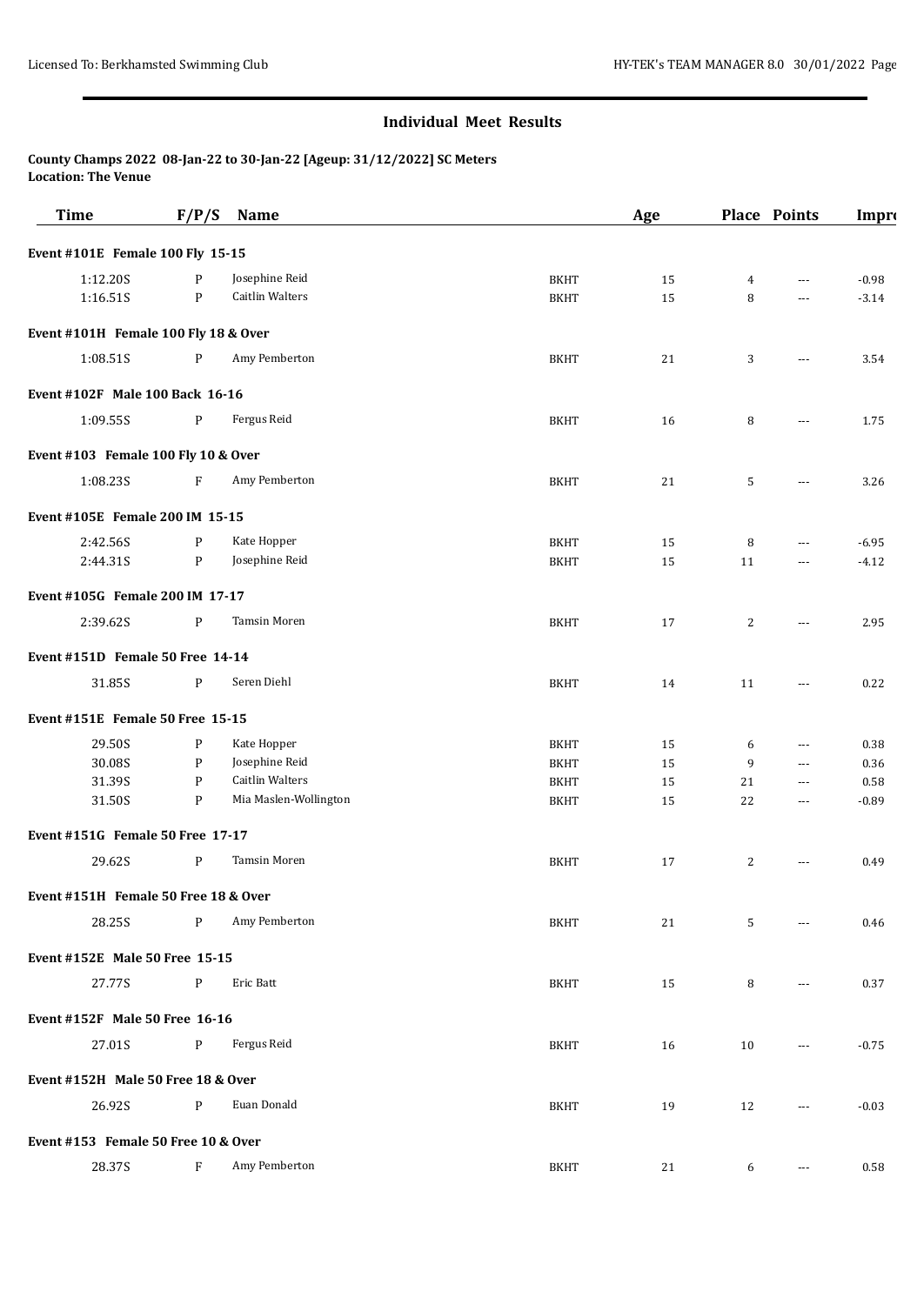| <b>Time</b>                              | F/P/S        | <b>Name</b>           |             | Age |                | <b>Place Points</b>  | Impro   |
|------------------------------------------|--------------|-----------------------|-------------|-----|----------------|----------------------|---------|
| Event #201C Female 100 Back 14-14        |              |                       |             |     |                |                      |         |
| 1:21.635                                 | $\mathbf{P}$ | Seren Diehl           | <b>BKHT</b> | 14  | 12             | $- - -$              | 0.34    |
| Event #201D Female 100 Back 15-15        |              |                       |             |     |                |                      |         |
| 1:15.00S                                 | P            | Kate Hopper           | <b>BKHT</b> | 15  | 9              | $\cdots$             | $-0.24$ |
| 1:16.82S                                 | P            | Josephine Reid        | <b>BKHT</b> | 15  | 16             | $---$                | 1.48    |
| Event #201F Female 100 Back 17-17        |              |                       |             |     |                |                      |         |
| 1:15.31S                                 | P            | Tamsin Moren          | <b>BKHT</b> | 17  | 4              | $---$                | $-0.63$ |
| Event #202H Male 100 Fly 18 & Over       |              |                       |             |     |                |                      |         |
| 1:04.70S                                 | P            | Euan Donald           | <b>BKHT</b> | 19  | 7              | $---$                | 1.09    |
| Event #205E Female 200 Free 15-15        |              |                       |             |     |                |                      |         |
| 2:22.44S                                 | P            | Kate Hopper           | <b>BKHT</b> | 15  | 7              | $\cdots$             | $-0.64$ |
| 2:38.08S                                 | P            | Mia Maslen-Wollington | <b>BKHT</b> | 15  | 20             | $\cdots$             | 3.76    |
| <b>Event #205G Female 200 Free 17-17</b> |              |                       |             |     |                |                      |         |
| 2:22.48S                                 | P            | Tamsin Moren          | <b>BKHT</b> | 17  | 2              | $\cdots$             | $-0.31$ |
| Event #205H Female 200 Free 18 & Over    |              |                       |             |     |                |                      |         |
| 2:11.42S                                 | $\mathbf{P}$ | Amy Pemberton         | <b>BKHT</b> | 21  | $\mathbf{1}$   | $\cdots$             | 1.21    |
| Event #207 Female 200 Free 10 & Over     |              |                       |             |     |                |                      |         |
| 2:11.55S                                 | F            | Amy Pemberton         | <b>BKHT</b> | 21  | $\overline{4}$ | $---$                | 1.34    |
| Event #251B Male 100 Free 12-12          |              |                       |             |     |                |                      |         |
| 1:18.06S                                 | $\mathbf{P}$ | Pearce Clare          | <b>BKHT</b> | 12  | 8              | $\cdots$             | $-0.43$ |
| Event #251E Male 100 Free 15-15          |              |                       |             |     |                |                      |         |
| 1:01.95S                                 | P            | Eric Batt             | <b>BKHT</b> | 15  | 12             | $\cdots$             | $-1.08$ |
| Event #251F Male 100 Free 16-16          |              |                       |             |     |                |                      |         |
| 1:01.99S                                 | P            | Fergus Reid           | <b>BKHT</b> | 16  | 14             | $---$                | 0.38    |
| Event #252E Female 100 Breast 15-15      |              |                       |             |     |                |                      |         |
| 1:24.93S                                 | $\mathbf{P}$ | Kate Hopper           | <b>BKHT</b> | 15  | 6              | ---                  | 1.71    |
| 1:38.36S                                 | $\mathbf{P}$ | Mia Maslen-Wollington | <b>BKHT</b> | 15  | 17             | ---                  | 2.27    |
| Event #252G Female 100 Breast 17-17      |              |                       |             |     |                |                      |         |
| 1:21.08S                                 | $\mathbf{P}$ | <b>Tamsin Moren</b>   | <b>BKHT</b> | 17  | 2              | $---$                | 0.65    |
| Event #255F Male 50 Fly 16-16            |              |                       |             |     |                |                      |         |
| 29.92S                                   | P            | Fergus Reid           | <b>BKHT</b> | 16  | 9              | $---$                | $-0.84$ |
| Event #256A Female 50 Back 10-11         |              |                       |             |     |                |                      |         |
| 39.78S                                   | P            | Penelope Reid         | <b>BKHT</b> | 11  | $\mathbf{1}$   | $\sim$ $\sim$ $\sim$ | $-4.49$ |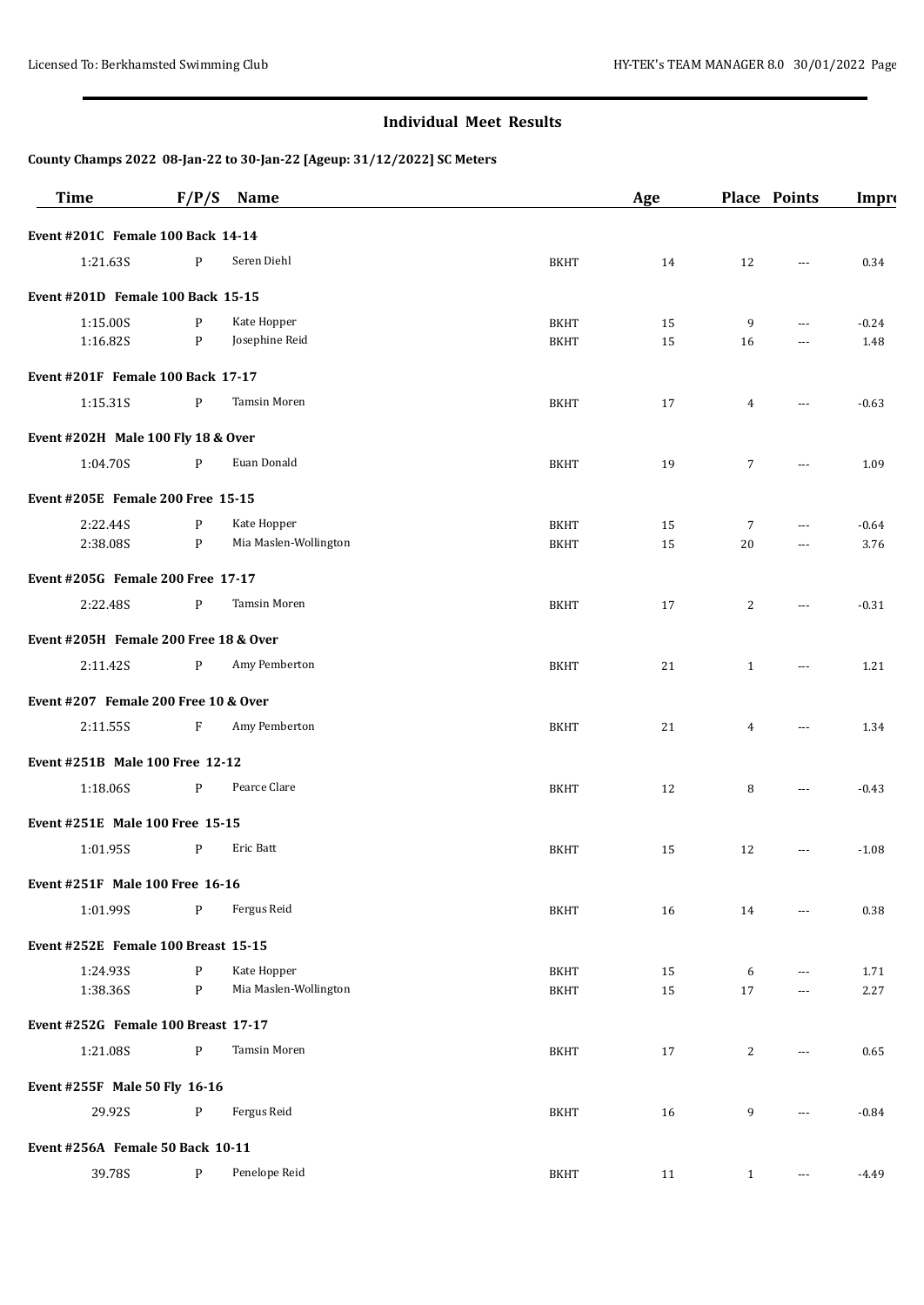| <b>Time</b>                           | F/P/S        | Name                   |             | Age    |                | <b>Place Points</b>  | Impro    |
|---------------------------------------|--------------|------------------------|-------------|--------|----------------|----------------------|----------|
| Event #256D Female 50 Back 14-14      |              |                        |             |        |                |                      |          |
| 38.40S                                | P            | Seren Diehl            | <b>BKHT</b> | 14     | 20             | $---$                | 1.02     |
| Event #256E Female 50 Back 15-15      |              |                        |             |        |                |                      |          |
| 34.28S                                | P            | Josephine Reid         | <b>BKHT</b> | 15     | 8              | $---$                | $-0.19$  |
| 34.82S                                | P            | Kate Hopper            | <b>BKHT</b> | 15     | 13             | $\cdots$             | 0.52     |
| 35.77S                                | P            | Mia Maslen-Wollington  | <b>BKHT</b> | 15     | 16             | $\cdots$             | $-1.22$  |
| 37.26S                                | P            | Isabella Whitaker      | <b>BKHT</b> | 15     | 20             | $\cdots$             | $-0.54$  |
| Event #256G Female 50 Back 17-17      |              |                        |             |        |                |                      |          |
| 34.86S                                | P            | Tamsin Moren           | <b>BKHT</b> | 17     | 3              | $---$                | $-0.31$  |
| 35.16S                                | P            | Lydia Wisely           | <b>BKHT</b> | 17     | $\overline{4}$ | ---                  | 1.01     |
| Event #302E Female 100 Free 15-15     |              |                        |             |        |                |                      |          |
| 1:04.08S                              | P            | Kate Hopper            | <b>BKHT</b> | 15     | 8              | $\cdots$             | $-1.20$  |
| 1:07.52S                              | $\mathbf{P}$ | Josephine Reid         | <b>BKHT</b> | 15     | 17             | $\cdots$             | 1.73     |
| 1:07.71S                              | P            | <b>Caitlin Walters</b> | <b>BKHT</b> | 15     | 19             | $\cdots$             | $-1.05$  |
| Event #302G Female 100 Free 17-17     |              |                        |             |        |                |                      |          |
| 1:04.71S                              | P            | Tamsin Moren           | <b>BKHT</b> | 17     | 4              | ---                  | 1.68     |
| Event #302H Female 100 Free 18 & Over |              |                        |             |        |                |                      |          |
| 1:00.03S                              | P            | Amy Pemberton          | <b>BKHT</b> | 21     | 3              | $\cdots$             | 1.56     |
| Event #304 Female 100 Free 10 & Over  |              |                        |             |        |                |                      |          |
| 1:00.16S                              | F            | Amy Pemberton          | <b>BKHT</b> | 21     | 2              | ---                  | 1.69     |
| Event #306E Female 200 Back 15-15     |              |                        |             |        |                |                      |          |
| 2:44.64S                              | P            | Josephine Reid         | <b>BKHT</b> | 15     | 12             | $\overline{a}$       | $-0.25$  |
| Event #306G Female 200 Back 17-17     |              |                        |             |        |                |                      |          |
| 2:39.24S                              | P            | <b>Tamsin Moren</b>    | <b>BKHT</b> | 17     | 3              | $\scriptstyle\cdots$ | $-2.50$  |
| Event #352D Female 50 Fly 14-14       |              |                        |             |        |                |                      |          |
| 34.74S                                | P            | Nell Coster            | <b>BKHT</b> | 14     | 9              | ---                  | $0.51\,$ |
| 35.15S                                | $\mathbf{P}$ | Seren Diehl            | <b>BKHT</b> | $14\,$ | 12             | $---$                | $-0.80$  |
| Event #352E Female 50 Fly 15-15       |              |                        |             |        |                |                      |          |
| 31.68S                                | P            | Josephine Reid         | <b>BKHT</b> | 15     | 3              | $\cdots$             | 0.40     |
| 33.02S                                | P            | Kate Hopper            | <b>BKHT</b> | 15     | 8              | $\cdots$             | $-0.72$  |
| 35.40S                                | P            | <b>Caitlin Walters</b> | <b>BKHT</b> | 15     | 22             | $\scriptstyle\cdots$ | 0.67     |
| Event #352G Female 50 Fly 17-17       |              |                        |             |        |                |                      |          |
| 33.44S                                | P            | Tamsin Moren           | <b>BKHT</b> | 17     | 8              | ---                  | $-0.38$  |
| 34.58S                                | ${\bf P}$    | Lydia Wisely           | <b>BKHT</b> | 17     | 11             | ---                  | 1.17     |
| Event #401E Female 200 Fly 15-15      |              |                        |             |        |                |                      |          |
| 3:03.93S                              | $\mathbf{P}$ | Caitlin Walters        | <b>BKHT</b> | 15     | 7              | $\scriptstyle\cdots$ | $-1.14$  |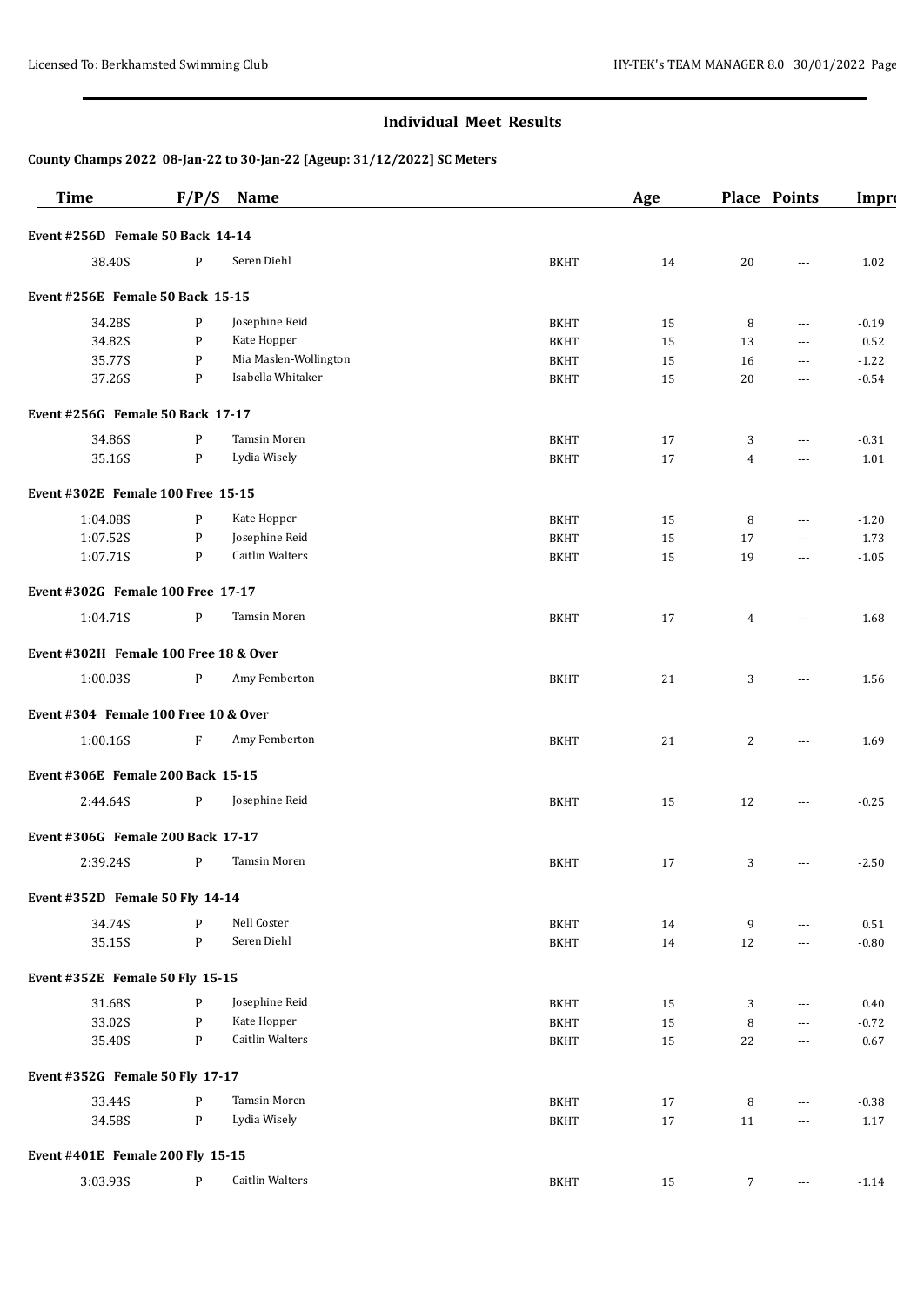| <b>Time</b>                         | F/P/S        | Name                  |             | Age |                | <b>Place Points</b> | Impro   |
|-------------------------------------|--------------|-----------------------|-------------|-----|----------------|---------------------|---------|
| Event #405E Female 50 Breast 15-15  |              |                       |             |     |                |                     |         |
| 38.54S                              | $\mathbf{P}$ | Kate Hopper           | <b>BKHT</b> | 15  | 9              | $\overline{a}$      | 0.24    |
| Event #405G Female 50 Breast 17-17  |              |                       |             |     |                |                     |         |
| 37.20S                              | $\mathbf{P}$ | Tamsin Moren          | <b>BKHT</b> | 17  | $\mathbf{1}$   | $\cdots$            | 0.09    |
| Event #406E Male 50 Back 15-15      |              |                       |             |     |                |                     |         |
| 32.49S                              | P            | Eric Batt             | <b>BKHT</b> | 15  | 8              | $---$               | 0.78    |
| Event #406F Male 50 Back 16-16      |              |                       |             |     |                |                     |         |
| 30.97S                              | $\mathbf{P}$ | Fergus Reid           | <b>BKHT</b> | 16  | 5              | $---$               | $-0.22$ |
| Event #451A Female 100 IM 10-11     |              |                       |             |     |                |                     |         |
| 1:34.64S                            | P            | Jemma McEwen          | <b>BKHT</b> | 11  | $\overline{4}$ | $\cdots$            | $-4.38$ |
| Event #451D Female 100 IM 14-14     |              |                       |             |     |                |                     |         |
| 1:22.69S                            | P            | Seren Diehl           | <b>BKHT</b> | 14  | 14             | $\cdots$            | $-4.87$ |
| Event #451E Female 100 IM 15-15     |              |                       |             |     |                |                     |         |
| 1:14.27S                            | P            | Kate Hopper           | <b>BKHT</b> | 15  | 5              | $\cdots$            | $-0.40$ |
| 1:15.55S                            | P            | Josephine Reid        | <b>BKHT</b> | 15  | $\overline{7}$ | $\cdots$            | 1.15    |
| 1:24.80S                            | P            | Mia Maslen-Wollington | <b>BKHT</b> | 15  | 29             | $\cdots$            | 2.55    |
| Event #451G Female 100 IM 17-17     |              |                       |             |     |                |                     |         |
| 1:13.62S                            | P            | Tamsin Moren          | <b>BKHT</b> | 17  | 2              | ---                 | 1.68    |
| Event #451H Female 100 IM 18 & Over |              |                       |             |     |                |                     |         |
| 1:08.72S                            | P            | Amy Pemberton         | <b>BKHT</b> | 21  | $\mathbf{1}$   | $\cdots$            | $-0.61$ |
| Event #452F Male 100 IM 16-16       |              |                       |             |     |                |                     |         |
| 1:10.17S                            | P            | Fergus Reid           | <b>BKHT</b> | 16  | 13             | $---$               | 0.04    |
| Event #453 Female 100 IM 10 & Over  |              |                       |             |     |                |                     |         |
| 1:08.36S                            | P            | Amy Pemberton         | <b>BKHT</b> | 21  | 2              |                     | $-0.97$ |
| Event #455E Female 200 Breast 15-15 |              |                       |             |     |                |                     |         |
| 2:59.60S                            | P            | Kate Hopper           | <b>BKHT</b> | 15  | 6              | $\cdots$            | $-0.42$ |
| 3:35.43S                            | P            | Mia Maslen-Wollington | <b>BKHT</b> | 15  | 14             | $\cdots$            | 9.47    |
| Event #455G Female 200 Breast 17-17 |              |                       |             |     |                |                     |         |
| 2:56.74S                            | $\mathbf{P}$ | <b>Tamsin Moren</b>   | <b>BKHT</b> | 17  | $\mathbf{1}$   | $\cdots$            | 1.67    |
| Event #501M Female 800 Free 17-17   |              |                       |             |     |                |                     |         |
| 10:14.62S                           | P            | Tamsin Moren          | <b>BKHT</b> | 17  | 2              | $\cdots$            | $-7.92$ |
| Event #702G Female 400 Free 17-17   |              |                       |             |     |                |                     |         |
| 5:01.32S                            | P            | Tamsin Moren          | <b>BKHT</b> | 17  | $\overline{4}$ | ---                 | $-4.68$ |